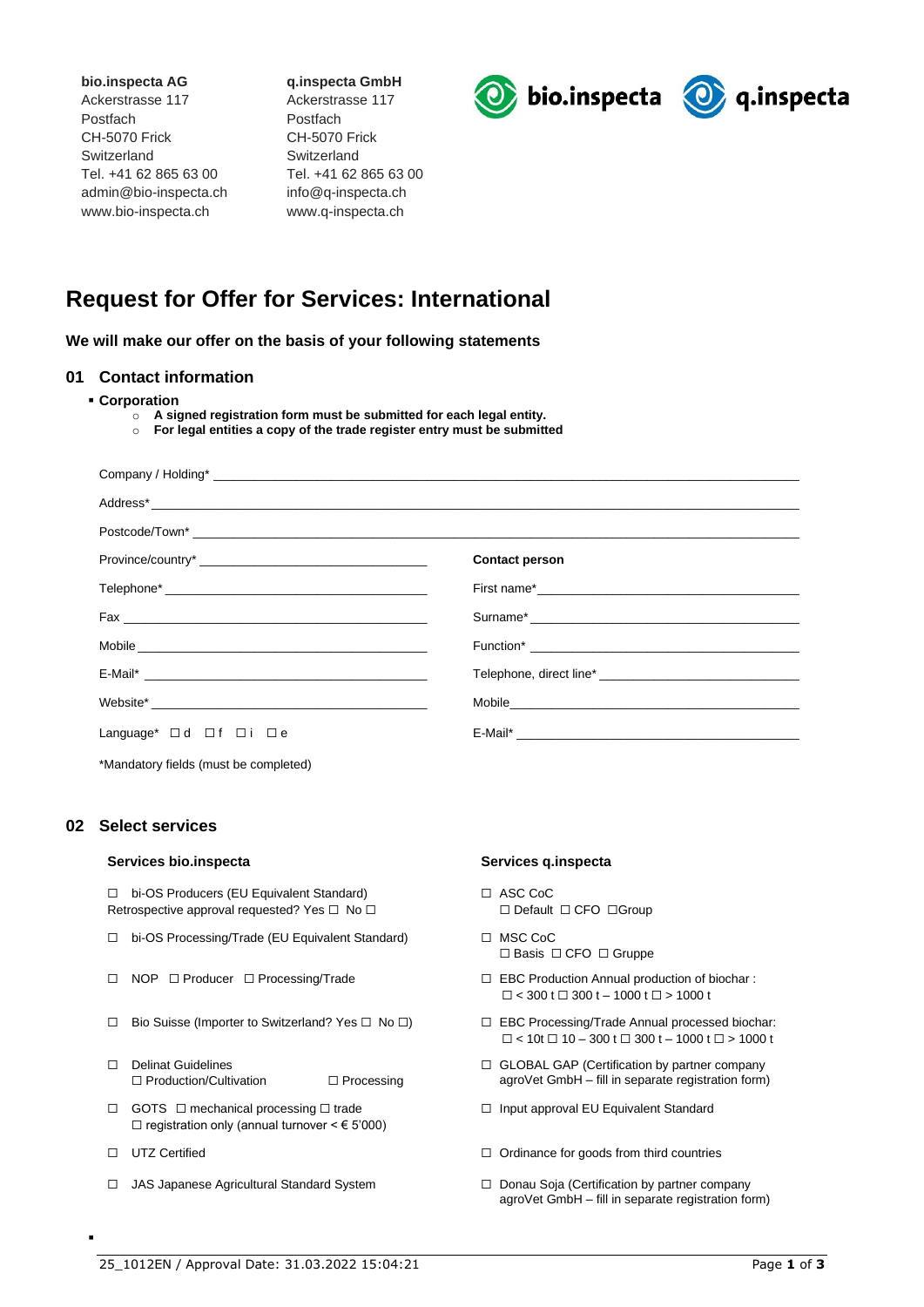### ▪ **History**

☐ Corporation is/was already certified

| Service<br>(Label / Standard) | Certified since<br>(Year) | Name of inspection body                                                                 | Certification contract<br>is/will be cancelled |  |
|-------------------------------|---------------------------|-----------------------------------------------------------------------------------------|------------------------------------------------|--|
|                               |                           |                                                                                         | $\Box$ No<br>$\Box$ Yes                        |  |
|                               |                           |                                                                                         | $\Box$ No<br>$\Box$ Yes                        |  |
|                               |                           |                                                                                         | $\Box$ No<br>$\Box$ Yes                        |  |
|                               |                           | if certified before, have you ever been suspended or part of your products decertified? | $\Box$ No<br>$\Box$ Yes                        |  |

☐ For **newly registered services,** the certificate incl. any approval conditions imposed in the previous year must be attached

☐ The corporation was never previously subject to an inspection procedure.

### **03 Additional information**

The additional details will help us to prepare the inspection of your holding most effectively.

|   | • Activity                                         |   |                                                                       |
|---|----------------------------------------------------|---|-----------------------------------------------------------------------|
| □ | Producer (incl. refining)                          | □ | Producer with storage                                                 |
|   | Processor                                          |   | Address of storage (if different)                                     |
|   | Vinifier                                           |   |                                                                       |
|   | Exporter                                           |   |                                                                       |
|   | Trader                                             |   |                                                                       |
|   | Storekeeper                                        |   |                                                                       |
| □ | Importer                                           |   | $\Box$ Subcontractor (services provided to other operation; should be |
|   |                                                    |   | selected with other activities)                                       |
|   | $\Box$ Subcontracted activities (hired processors) |   |                                                                       |
|   | $\Box$ Number of non-certified subcontractors<br>٠ |   |                                                                       |
|   | Addresses of non-certified subcontractors<br>٠     |   |                                                                       |
|   | ٠                                                  |   |                                                                       |

 $\bullet$  . The contribution of the contribution of the contribution of the contribution of the contribution of the contribution of the contribution of the contribution of the contribution of the contribution of the contributi

- **Product categories**
	- ☐ A: Unprocessed plant products
	- ☐ B: Live animals or unprocessed animal products
	- ☐ D: Processed agricultural products for use as food
	- ☐ E: Processed agricultural products for use as feed
	- ☐ F: Vegetative propagating material and seeds for cultivation

# ▪ **Production**

| Agriculture:                                                   |    |
|----------------------------------------------------------------|----|
| Total arable land                                              | ha |
| Total request for organic                                      | ha |
| Do you have any conventional units? □ Yes □ No _______________ | ha |
| Wild collection:                                               |    |
| Size of collection area                                        | ha |
| Number of collected products                                   | ha |
| Number of the collectors                                       | ha |